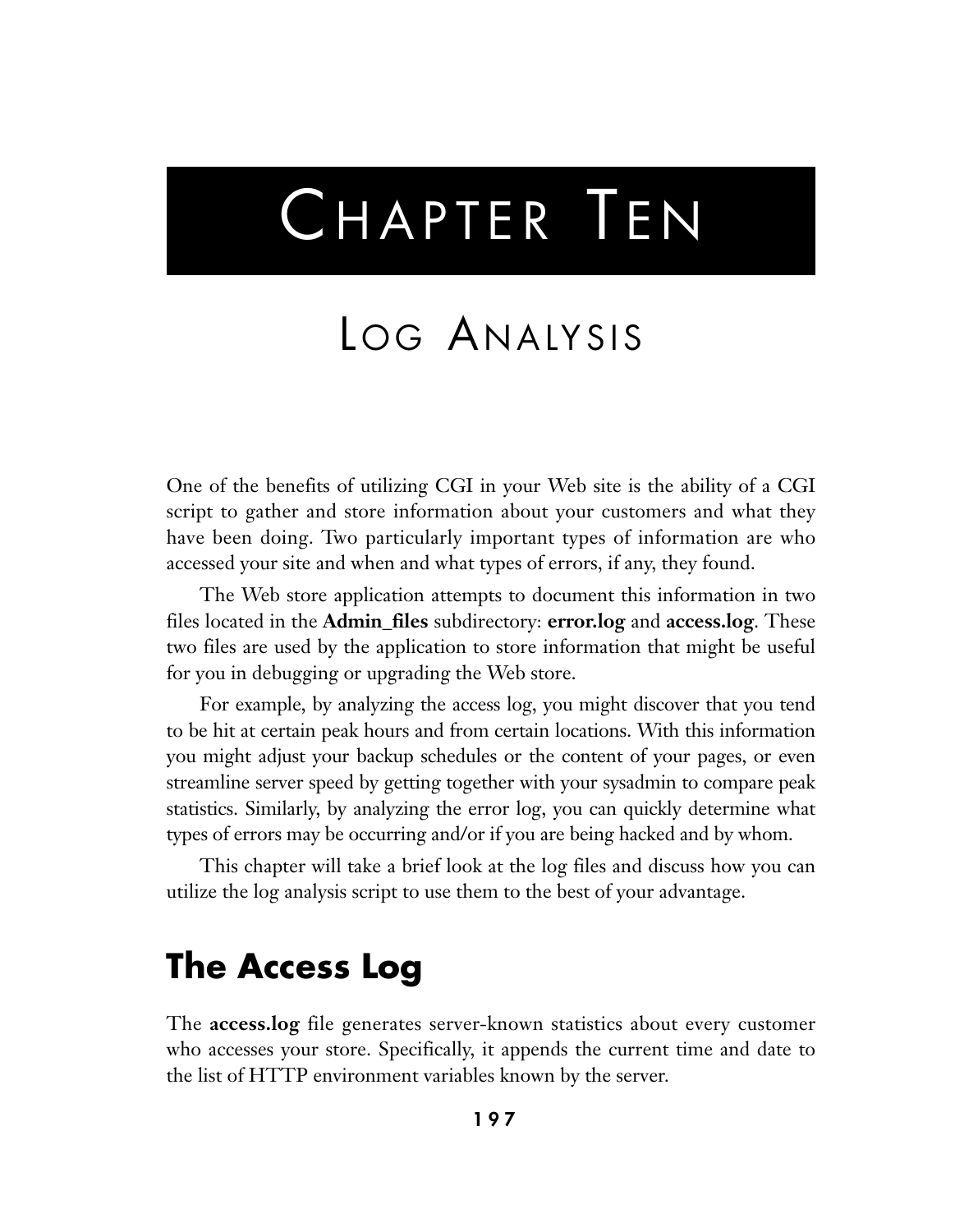The environment variables are shown in Table 10.1:

#### **Table 10.1 Environment Variables**

| <b>GATEWAY_INTERFACE</b> | (What type of gateway interface you are<br>using, probably CGI) |  |
|--------------------------|-----------------------------------------------------------------|--|
| DOCUMENT_ROOT            | (The directory that your Web Server sees as<br>root)            |  |
| <b>REMOTE_ADDR</b>       | (IP address of your customer)                                   |  |
| SERVER_PROTOCOL          | (Protocol used by the server)                                   |  |
| REQUEST_METHOD           | (GET or POST)                                                   |  |
| <b>REMOTE_HOST</b>       | (Domain name of your customer)                                  |  |
| QUERY_STRING             | (The information coming in as form data)                        |  |
| HTTP_USER_AGENT          | (The type of browser your customer uses)                        |  |
| <b>PATH</b>              | (The Web server's known paths)                                  |  |
| TZ                       | (Time Zone)                                                     |  |
| <b>HTTP_CONNECTION</b>   | (Type of HTTP Connection)                                       |  |
| <b>HTTP_ACCEPT</b>       | (Types of Documents allowed by your server)                     |  |
| <b>SCRIPT_NAME</b>       | (Location of web_store.cgi)                                     |  |
| SERVER_NAME              | (Your web server's URL)                                         |  |
| SERVER PORT              | (The port your Web server is running on)                        |  |
| <b>HTTP HOST</b>         | (The URL of your host)                                          |  |

You can use these variables or others that your specific server is defining to learn more about the use of your store. Although many of the environment variables will be only valuable for specific uses, several can be picked out as broadly useful. These include **DOCUMENT\_ROOT**, **REMOTE\_ADDR**, **REMOTE\_HOST**, **HTTP\_USER\_AGENT**, and **SCRIPT\_NAME**. Further, if your server is enabled with its own authentication environment, you can gather more detailed information about your users through the **REMOTE\_USER** variable.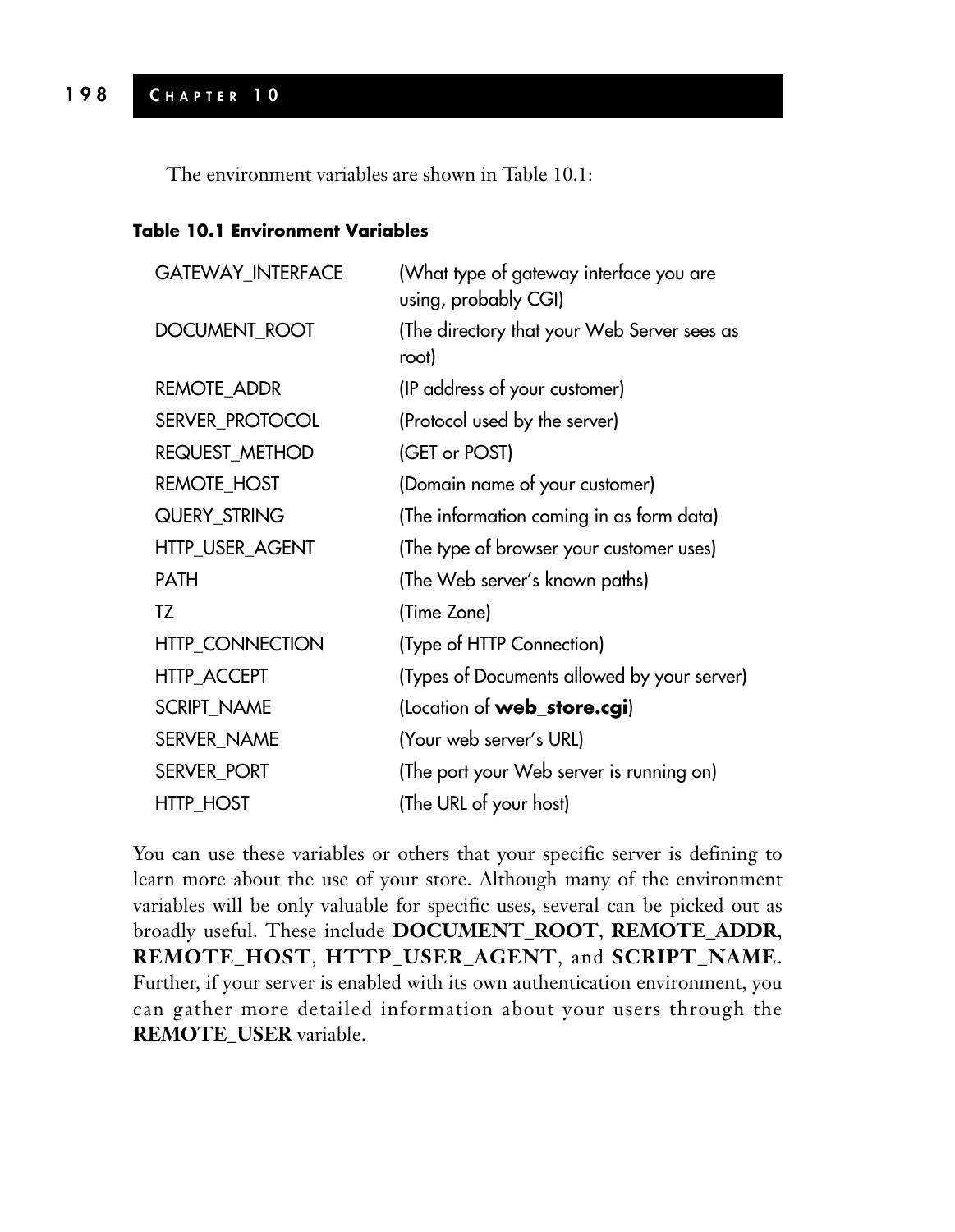## **The Error Log**

The error log also collects information about the Web server environment and the date and time of the error. Plus, it records the line number that the error occurred on and the type of error. There are currently three types of errors documented by this script:

- **File Open Errors** occur when the script has trouble opening a requested file. This will typically happen if you have set the wrong permissions for files that the Web store application needs, or if you have incorrectly specified a path. Thus, once you have correctly installed the application on your server, you should not get this error. If you do, it almost definitely means that you have modified the permissions accidentally. You should execute **web\_store\_check\_setup.cgi** to determine where the problem is.
- **Page Load Warnings** occur when a customer has attempted to call a page that is restricted. As noted in Chapter 2, the Setup file defines only a limited set of acceptable file extensions to display. If the customer attempts to read a file other than one specified there, the script will die. These are interesting errors to view because they will alert you when someone is trying to manipulate the script for fun or for malice.
- **Randomizing errors** occur when the script has a problem creating a unique cart id for new customers. It is most likely that this error will occur because you have set the wrong permissions for the **User\_carts** subdirectory. It is also possible that your server does not support the Perl **rand** function. If this is the case, you should disable this routine by commenting out the code.

# **The Log Analysis Script**

For quick analysis of the log files, we have created the log analysis script which allows you to do simple keyword searching of the log file so that you can compare rows in the log database against each other for similarities. Figure 10.1 shows the Log Analysis query form.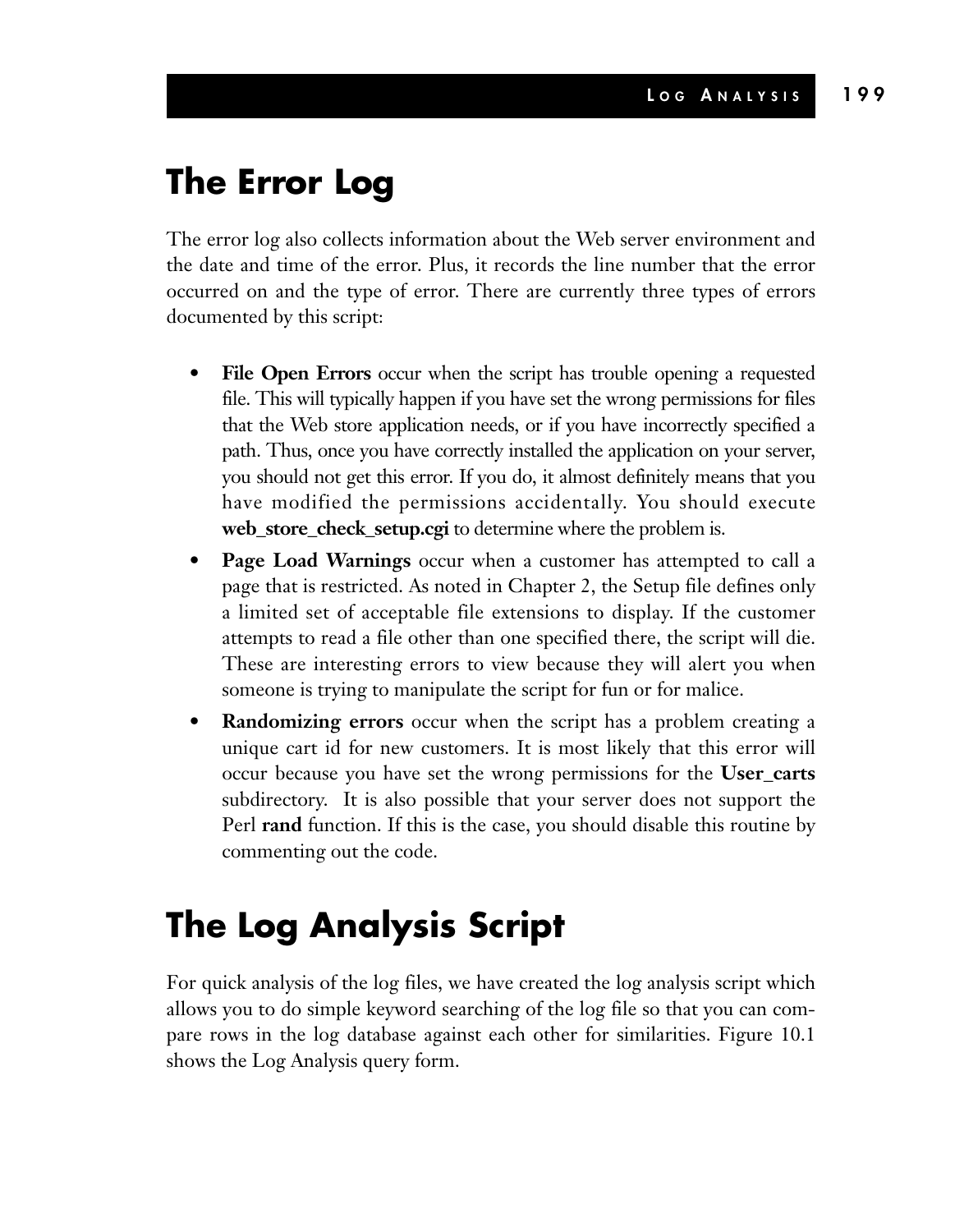

**Figure 10.1** Log Analysis query form.

Rows that satisfy your search criteria are returned as tabular-view database rows with all the fields represented in table cells. Figure 10.2 shows a sample output from a nonkeyword filtered request.

For example, you may want to know how many hits you get from a certain IP address or how many hits you get on a single day. Similarly, you may want to see all the occurrences of Page Load Warnings and determine if they are from a sole source.

To use the log analysis script, you must point your Web browser to the script, enter your desired password, select a log file to review, and a keyword with which to filter.